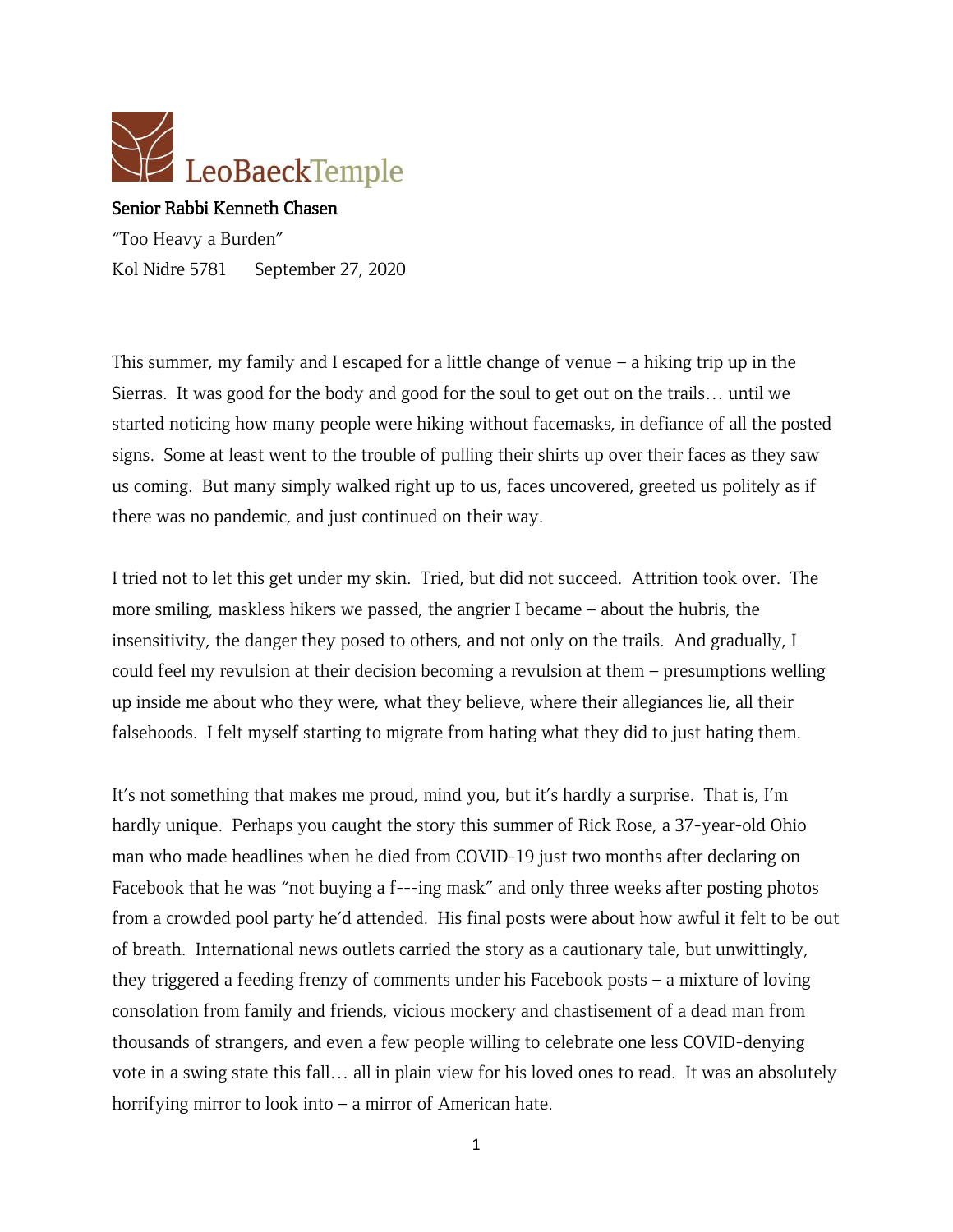From inside the cauldron, most of us take comfort in seeing our ideological adversaries as the purveyors of hate, not us. Of course, both ideological sides see it that way, so maybe we're all pretty hate-filled at the moment. After all, it's easy to see the hate packed into Derek Chauvin's knee as it choked the life out of George Floyd for nearly nine unthinkable minutes – less easy to see, for what it is, the hatred we contribute to the march of human degradation… and even when we do see it, we are quick to justify or defend it, since its targets, we have concluded, so richly deserve it. "Serves Rick Rose right to die," says the voice of justified hate.

It's Yom Kippur, our day for coming clean. For me, that means confessing that I have grown weary and ashamed of the hatred I tolerate in myself. Or as the late hero John Lewis put it, I have found that "hate is too heavy a burden to bear." It does not make me better. It does not make me more effective at catalyzing change. It only makes me meaner. I like myself much less with all this hatred churning in me. And it is debilitating, exhausting to hate, isn't it? Haven't you grown weary of toting your hatred around, weighing yourself down with an impulse you know is destructive – to yourself and to the cause of justice in whose name you likely defend it?

The problem, of course, is that it's very hard to kick the hate habit when hatred is being commoditized – when we are being cultivated deliberately to hate each other. To escape the destructiveness of hate is to swim against a mighty current these days. But if you've felt a bit of your own destruction lately… or feared it… it would be wise to listen to someone widely regarded as American history's greatest expert on self-destruction, which he himself acknowledged in his greatest moment of reckoning. I'm talking about none other than Richard Nixon, a man not often quoted from this bima. He was literally minutes from boarding that helicopter as the only president ever to resign, and from that posture of disgrace, he spoke these words to his family, friends, and staff loyalists: "Always remember, others may hate you, but those who hate you don't win unless you hate them, and then you destroy yourself."

Now, if you can't take that from Nixon, take it from me – we are doing ourselves no good at all by giving into our propulsion to hate. And not a single one of us actually wants to be more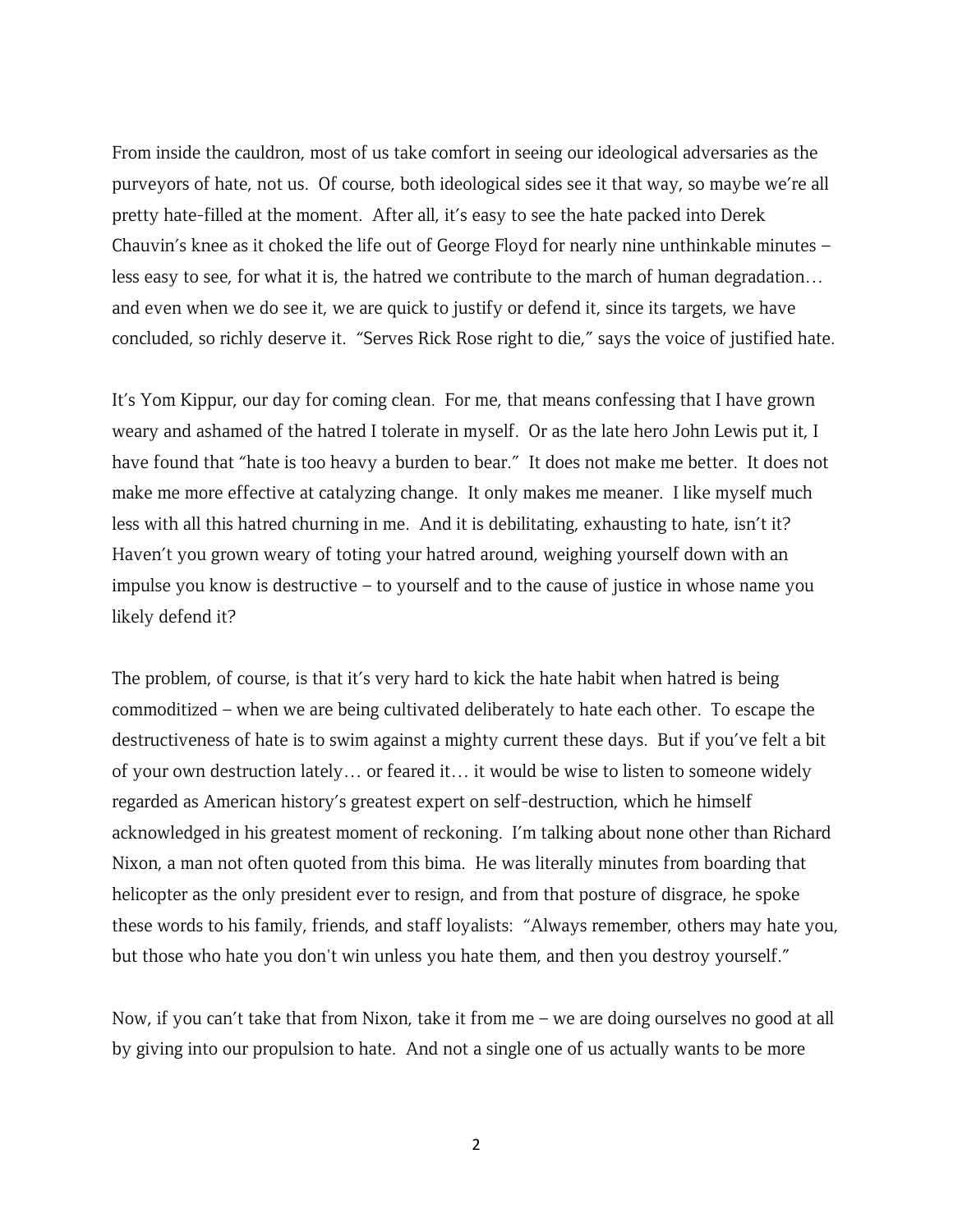hateful, even if we feel our hatred is warranted. So – what to do to stop it? The answer, of course, is what it has always been: the only antidote to hate is love.

I know – it's hazardous to talk about love while family members and friends are excising each other from their lives because they see things so differently. I get that this is a moment when love sounds at best quaint, and at worst dangerously naïve. Of course, if you're thinking that right now, it's probably worth pausing long enough to consider what this moment in history has done to you.

On this day, when we ask ourselves not who we can defend being, or who the world has beaten us into being – we are here to ask: Who do we want to be? Do we want to throw in with the cynics who believe the worst about humankind, or the visionaries who have architected the best in humankind, over and over again throughout history?

When we think of our heroes, is there a single one of them who gratified our impulse to hate? I know it's fashionable to consider this the most fraught moment ever – but are we really vain enough to think that we happen to live in the one and only moment that is so dark and cynical it is immune to love? Plenty of the greatest practitioners of love in our country's and our world's history – people like John Lewis – stuck with love, even in the face of hatred so deadly it would make us blanch. Are we strong enough, brave enough, to do the same?

On this Yom Kippur, I'm banking that you're not too far gone in this cesspool of hate to hear me out about love. Not the facile type of love that makes us all roll our eyes, because we're trying to stare down deep dangers here. I'm talking about the kind of love that is larger, more steadfast than those deep dangers. The love that defeats those dangers.

Our Torah commands us to love in only three very specific ways. We are to love our neighbor as we love ourselves. We are to love the stranger – the most oft repeated command in the entire scroll. And we are to love Adonai our God. That's the commanded love list in Judaism. Our teacher, Rabbi Sheila Weinberg, who has visited LBT several times in recent years, teaches that these are not, in fact, three distinct types of love – rather, they are a process. We draw upon our love of self in learning how to love the people we know, those closest to us – how to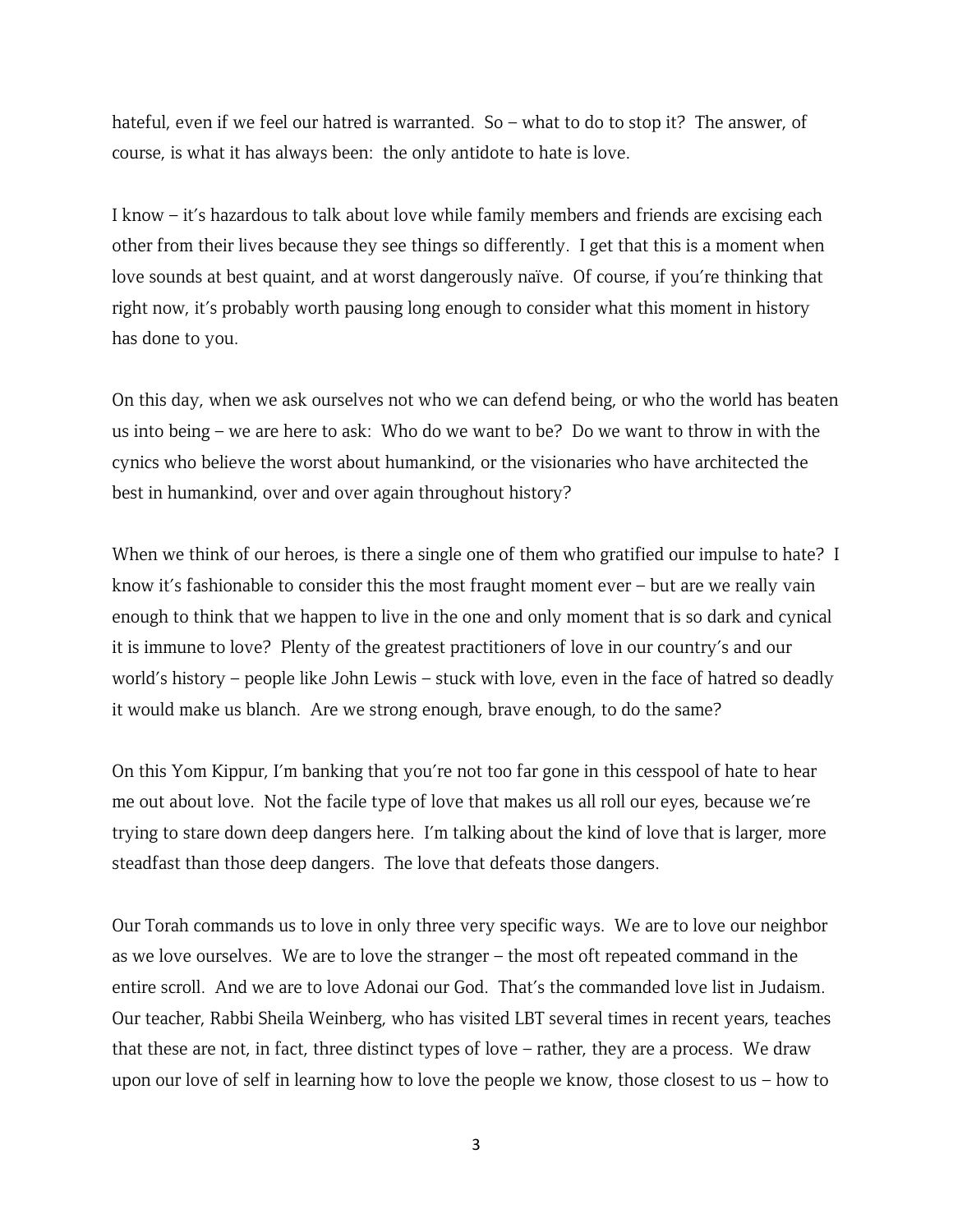want for them what we want for ourselves. We then allow our practice of loving those we know to teach us how to love those we don't know – the stranger, near and far, including those who may be really hard for us to love. And when we succeed in doing that, we have cultivated the capacity to love God – and here, we're not talking about loving some remote divine being… we're talking about becoming vessels of love who increase the store of love throughout all that lives.

A beautiful teaching. Simple to describe. Very, very hard to do, especially when so much hatred is being directed at us. But Rabbi Weinberg is onto something by defining love as a gift we understand first as that which we want for ourselves, so we can want it for everyone else, too. That doesn't feel so farfetched. After all, it's not as if we expect amorous affection from everyone we meet. We do, however, see ourselves as worthy of some important things denied to those who are hated. Dignity. Grace. Empathy. Fairness. We begin by wanting these for the people we know, so that we can grow into wanting them for the people we don't. And it seems that science aligns with the Torah in this regard, as there's evidence that human beings developed the ability to hate as an evolutionary adaptation, making it easier for a group of hunter-gatherers to justify taking more for themselves from the scarce supply of food, leaving competing groups with less than their fair share.

After a summer which ripped our country's racial fissures wide open, it's unsurprising that our temple is sticking its neck out even further than usual to advance the welfare of Black and Brown people, who have been systemically disadvantaged in too many ways to count – from the neighborhoods where they can live to the schools they can attend… from their safety in the hands of law enforcement to their safety from COVID-19, which is far deadlier for them than it is for us. That's not a coincidence. And it's not genetic. That's a systemic imbalance we tolerate because it's in our favor. If hate was an evolutionary adaptation designed to enable us to feel more at peace while taking more of the scarce food for ourselves, then love isn't some sort of mushy warm-heartedness toward those who have less; love is wanting all people to have the same shot at the scarce food. Love is wanting to reform the systems that promote unfairness to anyone – loving our neighbor as we love ourselves, and loving even those least like us as we love those most like us… filling the world with that kind of love.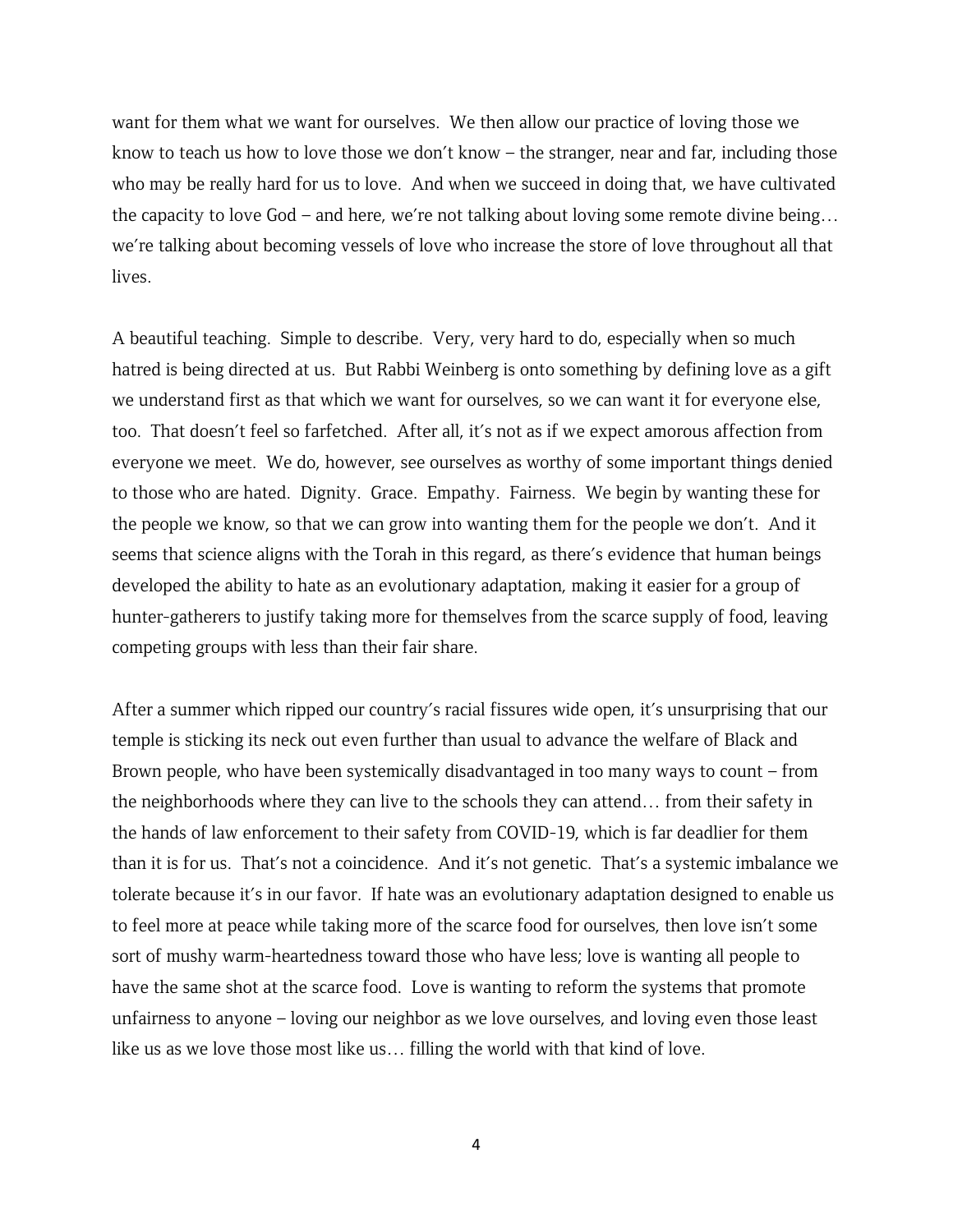Now, we tend to resist this type of logic because we see people who traffic in hatred much more than we do – whose hatred is, in fact, often aimed at us. Do we owe even them this kind of love? Well, if I were to say yes, I'd surely lose a great many of you, so instead I'll let someone else say it – someone who had much, much more to fear from hate than you or I do, even now. These words are from one of the lesser-known sermons of the Rev. Dr. Martin Luther King, Jr. He delivered it at his church in Montgomery, Alabama in November 1957, almost two years after Rosa Parks' courage turned that city into a raging inferno of hate… almost two years after his home was bombed by a white supremacist. So if you think you've got a high bar to get over on your way to loving your adversary, think about King's bar – and listen to how reminiscent his words are of the Torah and of Rabbi Weinberg.

Preached Dr. King, "In order to love your enemies, you must begin by analyzing self… within the best of us, there is some evil, and within the worst of us, there is some good… The person who hates you most has some good in him; even the nation that hates you most has some good in it; even the race that hates you most has some good in it. And when you come to the point that you look in the face of every man and see deep down within him what religion calls 'the image of God,' you begin to love him in spite of. No matter what he does, you see God's image there.

"…Love," he continued, "is not this sentimental something that we talk about… It is the refusal to defeat any individual. When you rise to the level of love, of its great beauty and power, you seek only to defeat evil systems. Individuals who happen to be caught up in that system, you love, but you seek to defeat the system.

"If you hate your enemies, you have no way to redeem and to transform your enemies. But if you love your enemies," said Dr. King, "you will discover that at the very root of love is the power of redemption. You just keep loving people and keep loving them, even though they're mistreating you… it seems to me that this is the only way as our eyes look to the future."

Anything about which Dr. King and Richard Nixon agree is probably worth our noticing. But as this new year dawns, and we Jews feel dangers swirling around us – dangers we've not feared in a very long time, if ever – perhaps we should listen to our era's greatest teacher from the